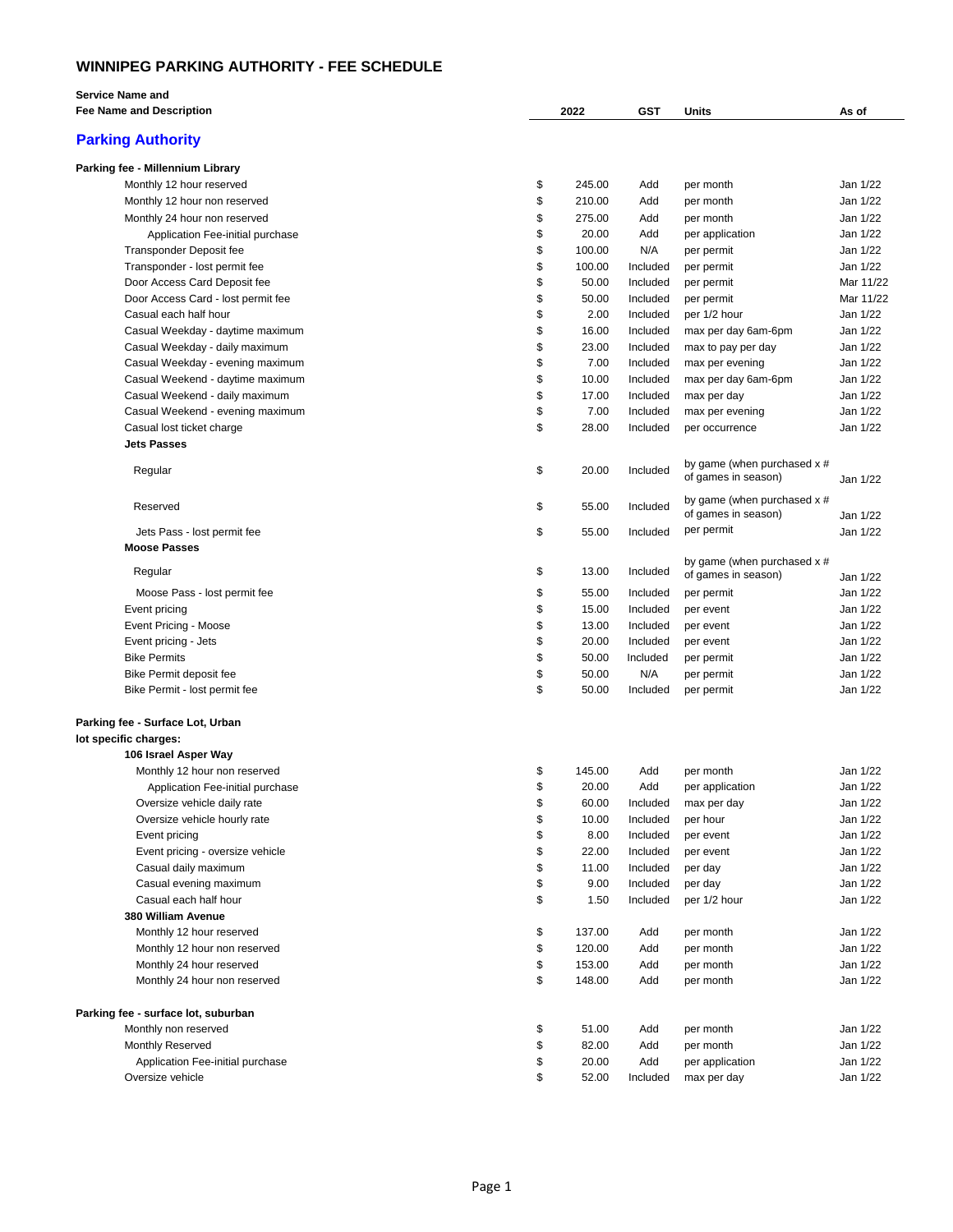| Service Name and                                           |          |                 |            |                                |                      |
|------------------------------------------------------------|----------|-----------------|------------|--------------------------------|----------------------|
| <b>Fee Name and Description</b>                            |          | 2022            | GST        | Units                          | As of                |
| 115 Dollard Blvd                                           |          |                 |            |                                |                      |
| Monthly 12 hour reserved                                   | \$       | 150.00          | Add        | per month                      | May 1/22             |
| Casual each half hour                                      | \$       | 2.25            | Included   | per 1/2 hour                   | May 1/22             |
| Casual daily maximum                                       | \$       | 14.00           | Included   | per day                        | May 1/22             |
| Casual evening maximum                                     | \$       | 8.00            | Included   | per day                        | May 1/22             |
|                                                            |          |                 |            |                                |                      |
| Meter - on street                                          |          |                 |            |                                |                      |
| <b>Daytime</b>                                             |          |                 |            |                                |                      |
| Casual each hour, high demand zone                         | \$       | 2.75            | Included   | per hour                       | Jan 1/22             |
| Casual each hour, low demand zone                          | \$       | 1.75            | Included   | per hour                       | Jan 1/22             |
| Monthly                                                    |          |                 |            |                                |                      |
| Monthly meters 2 hr only - High Demand                     | \$       | 275.00          | Add        | per month                      | Jan 1/22             |
| Monthly meters 2 hr only - Low Demand                      | \$       | 175.00          | Add        | per month                      | Jan 1/22             |
| Application Fee-initial purchase                           | \$       | 20.00           | Add        | per application                | Jan 1/22             |
| Pre-Paid                                                   |          |                 |            |                                |                      |
| Scratch N Park Meter Booklet - High Demand                 | \$       | 26.19           | Add        | per booklet of 10              | Jan 1/22             |
| Scratch N Park Meter Booklet - Low Demand                  | \$       | 16.67           | Add        | per booklet of 10              | Jan 1/22             |
| <b>Monthly Residential Meter- East &amp; West Exchange</b> |          |                 |            |                                |                      |
| Monthly meters 2 hr only - High Demand                     | \$       | 275.00          | Add        | per month                      | Jan 1/22             |
| Monthly meters 2 hr only - Low Demand                      | \$<br>\$ | 175.00<br>20.00 | Add<br>Add | per month                      | Jan 1/22<br>Jan 1/22 |
| Application Fee-initial purchase                           |          |                 |            | per application                |                      |
| <b>Commercial Permits</b>                                  |          |                 |            |                                |                      |
| <b>Mobile Vendors</b>                                      |          |                 |            |                                |                      |
| Application Fee-initial purchase                           | \$       | 50.00           | Add        | per application                | Jan 1/22             |
| Mobile Vendor Permit - on street annual Apr 1-Oct 31*      |          |                 |            |                                |                      |
| Mobile Vendors - High Demand under 22'                     | \$       | 1,887.00        | Add        | annual                         | Jan 1/22             |
| Mobile Vendors - High Demand over 22'                      | \$       | 3,743.00        | Add        | annual                         | Jan 1/22             |
| Mobile Vendors - Low Demand under 22'                      | \$       | 959.00          | Add        | annual                         | Jan 1/22             |
| Mobile Vendors - Low Demand over 22'                       | \$       | 1,887.00        | Add        | annual                         | Jan 1/22             |
| Mobile Vendors - Non-Metered                               | \$       | 339.00          | Add        | annual                         | Jan 1/22             |
| Mobile Support Unit - High Demand under 22'                | \$       | 1,887.00        | Add        | annual                         | Jan 1/22             |
| Mobile Support Unit - High Demand over 22'                 | \$       | 3,743.00        | Add        | annual                         | Jan 1/22             |
| Mobile Support Unit - Low Demand under 22'                 | \$       | 959.00          | Add        | annual                         | Jan 1/22             |
| Mobile Support Unit - Low Demand over 22'                  | \$       | 1,887.00        | Add        | annual                         | Jan 1/22             |
| Mobile Support Unit - Non-Metered                          | \$       | 339.00          | Add        | annual                         | Jan 1/22             |
| Mobile Vendor Permit - on street annual Nov 1-Mar 31*      |          |                 |            |                                |                      |
| Mobile Vendors - High Demand under 22'                     | \$       | 561.00          | Add        | annual                         | Jan 1/22             |
| Mobile Vendors - High Demand over 22'                      | \$       | 1,091.00        | Add        | annual                         | Jan 1/22             |
| Mobile Vendors - Low Demand under 22'                      | \$       | 294.00          | Add        | annual                         | Jan 1/22             |
| Mobile Vendors - Low Demand over 22'                       | \$       | 561.00          | Add        | annual                         | Jan 1/22             |
| Mobile Vendors - Non-Metered                               | \$       | 118.00          | Add        | annual                         | Jan 1/22             |
| Mobile Vendor Surface Lot Permit*                          |          |                 |            |                                |                      |
| Mobile Vendor - Surface Lot Permit Under 22'               | \$       | 53.00           | Included   | per day                        | Jan 1/22             |
| Mobile Vendor - Surface Lot Permit Over 22'                | \$       | 106.00          | Included   | per day                        | Jan 1/22             |
| <b>Carshare Permits</b>                                    |          |                 |            |                                |                      |
| Application Fee-initial purchase                           | \$       | 25.00           | Add        | per application                | Mar 1/22             |
| On-Street                                                  |          |                 |            |                                |                      |
| Tier 1 - Non-paid Parking                                  | \$       | 25.00           | Add        | annual                         | Mar 1/22             |
| Tier 2 - Paid Parking - Low Demand                         | \$       | 1,341.95        | Add        | annual                         | Mar 1/22             |
| Tier 3 - Paid Parking - High Demand                        | \$       | 2,207.75        | Add        | annual                         | Mar 1/22             |
| <b>Carshare Permits - Off Street</b>                       |          |                 |            |                                |                      |
| 625 Osborne St. or Suburban Lot                            | \$       | 178.00          | Add        | annual                         | Mar 1/22             |
| <b>Time Restricted Permits</b>                             |          |                 |            |                                |                      |
| Resident non reserved                                      | \$       | 25.00           | Included   | annual                         | Jan 1/22             |
| <b>Stadium Event Zone</b>                                  | \$       | $\blacksquare$  | Included   | annual                         | Jan 1/22             |
| Visitor non reserved                                       | \$       | 5.00            | Included   |                                | Jan 1/22             |
| <b>Temporary Exemption Permit</b>                          | \$       | 12.00           | Add        | per permit<br>per week/vehicle | Jan 1/22             |
| Lifting of Time Restriction - Special Event                | \$       | 88.00           | Add        | per event                      | Jan 1/22             |
| Social Service Provider                                    | \$       | 166.00          | Add        | annual                         | Jan 1/22             |
| Application Fee-initial purchase                           | \$       | 50.00           | Add        | per application                | Jan 1/22             |
|                                                            |          |                 |            |                                |                      |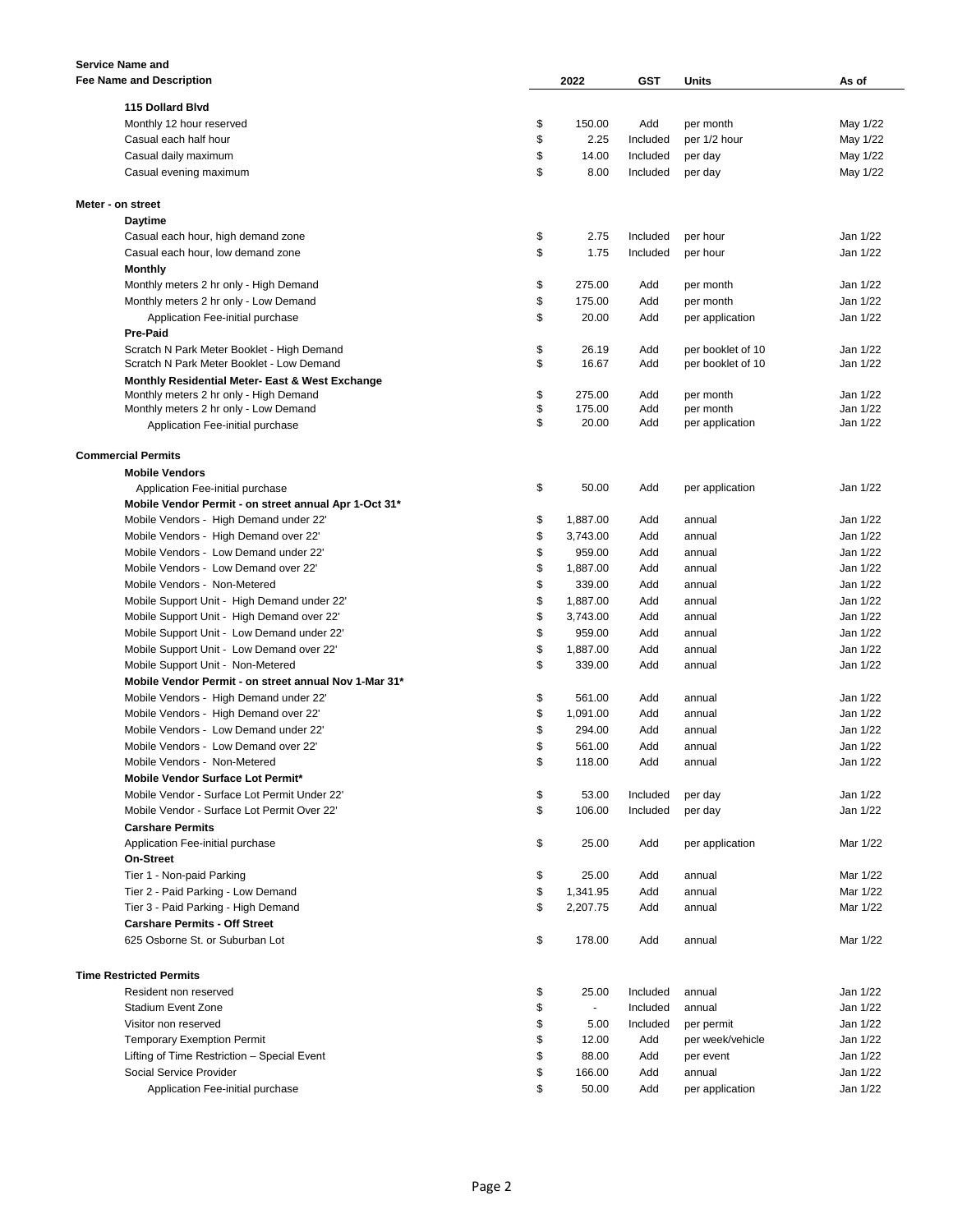| <b>Service Name and</b>                                                |                 |            |                      |          |
|------------------------------------------------------------------------|-----------------|------------|----------------------|----------|
| <b>Fee Name and Description</b>                                        | 2022            | <b>GST</b> | Units                | As of    |
|                                                                        |                 |            |                      |          |
| Contractor's permit                                                    | \$<br>665.00    | Add        | annual               | Jan 1/22 |
| Contractor's permit - additional trailer                               | \$<br>55.00     | Add        | annual               | Jan 1/22 |
| Application Fee-initial purchase                                       | \$<br>50.00     | Add        | per application      | Jan 1/22 |
| Recreational Vehicle Parking Permit                                    | \$<br>55.00     | Add        | annual               | Jan 1/22 |
| Application Fee-initial purchase                                       | \$<br>20.00     | Add        | per application      | Jan 1/22 |
| <b>Time Restricted Government Permit</b>                               | \$<br>665.00    | Add        | annual               | Jan 1/22 |
| Application Fee-initial purchase                                       | \$<br>55.00     | Add        | per application      | Jan 1/22 |
|                                                                        |                 |            |                      |          |
| <b>Parking Closures - On-Street</b>                                    |                 |            |                      |          |
| Administrative fee (Monday through Sunday)                             |                 |            |                      |          |
|                                                                        | \$<br>154.00    | Add        |                      | Jan 1/22 |
| - initial block face in project                                        | \$<br>60.00     |            | per occurrence       | Jan 1/22 |
| - each additional block face in project                                |                 | Add        | per occurrence       |          |
| Use of Paid Parking (Monday through Saturday)                          |                 |            |                      |          |
| Per paid parking space per day, low demand zone                        | \$<br>16.75     | Add        | per day              | Jan 1/22 |
| Per paid parking space per day, high demand zone                       | \$<br>28.00     | Add        | per day              | Jan 1/22 |
|                                                                        |                 |            |                      |          |
| Change Orders per request                                              | \$<br>39.00     | Add        | per occurrence       | Jan 1/22 |
| Pay equipment Removal                                                  | \$<br>435.00    | Add        | per occurrence       | Jan 1/22 |
| Pay equipment Installation                                             | \$<br>435.00    | Add        | per occurrence       | Jan 1/22 |
| Concrete pad installation fee                                          | \$<br>1,355.00  | Add        | per occurrence       | Jan 1/22 |
|                                                                        |                 |            |                      |          |
| <b>Vehicles for Hire Fees</b>                                          |                 |            |                      |          |
| <b>Drivers Licence Fees</b>                                            |                 |            |                      |          |
| Taxi Driver (standard)                                                 | \$<br>70.00     | N/A        | per driver per year  | Jan 1/22 |
| Taxi Driver (accessible)                                               | \$<br>40.00     | N/A        | per driver per year  | Jan 1/22 |
|                                                                        |                 |            |                      |          |
| <b>Vehicle Licence Fees</b>                                            |                 |            |                      |          |
| Taxi Vehicle (Standard)                                                | \$<br>600.00    | N/A        | per vehicle per year | Jan 1/22 |
| Taxi Vehicle (Accessible)                                              | \$<br>200.00    | N/A        | per vehicle per year | Jan 1/22 |
| Dispatch Company - Taxi                                                |                 |            |                      |          |
| 1-10 Vehicles                                                          | \$<br>2,000.00  | N/A        | per license per year | Jan 1/22 |
| 11-25 Vehicles                                                         | \$<br>5,000.00  | N/A        | per license per year | Jan 1/22 |
| 26-50 Vehicles                                                         | \$<br>12,500.00 | N/A        | per license per year | Jan 1/22 |
| 51-100 Vehicles                                                        | \$<br>20,000.00 | N/A        | per license per year | Jan 1/22 |
| 100+ Vehicles                                                          | \$<br>40,000.00 | N/A        | per license per year | Jan 1/22 |
| Accessibility Surcharge - TAXI                                         | \$<br>0.07      | N/A        | per trip             | Jan 1/22 |
| Per Trip Fee - TAXI                                                    | \$<br>0.10      | N/A        | per trip             | Jan 1/22 |
| Dispatch Company - Personal Transportation Provider (PTP)              |                 |            |                      |          |
| 1-10 Vehicles                                                          | \$<br>2,000.00  | N/A        | per license per year | Jan 1/22 |
| 11-25 Vehicles                                                         | \$<br>5,000.00  | N/A        | per license per year | Jan 1/22 |
| 26-50 Vehicles                                                         | \$<br>15,000.00 | N/A        | per license per year | Jan 1/22 |
|                                                                        |                 |            |                      |          |
| 51-100 Vehicles                                                        | \$<br>25,000.00 | N/A        | per license per year | Jan 1/22 |
| 101-500 Vehicles                                                       | \$<br>50,000.00 | N/A        | per license per year | Jan 1/22 |
| 500+ Vehicles                                                          | \$<br>65,000.00 | N/A        | per license per year | Jan 1/22 |
| Accessibility Surcharge - PTP                                          | \$<br>0.07      | N/A        | per trip             | Jan 1/22 |
| Safety Surcharge - PTP                                                 | \$<br>0.03      | N/A        | per trip             | Jan 1/22 |
| Per Trip Fee - PTP                                                     | \$<br>0.20      | N/A        | per trip             | Jan 1/22 |
| Dispatch Company - Personal Transportation Provider - Limousine (DLUX) |                 |            |                      |          |
| 1-5 Vehicles                                                           | \$<br>1,000.00  | N/A        | per license per year | Jan 1/22 |
| 6-10 Vehicles                                                          | \$<br>2,000.00  | N/A        | per license per year | Jan 1/22 |
| 11-15 Vehicles                                                         | \$<br>3,500.00  | N/A        | per license per year | Jan 1/22 |
| 16-25 Vehicles                                                         | \$<br>5,000.00  | N/A        | per license per year | Jan 1/22 |
| 26-50 Vehicles                                                         | \$<br>8,000.00  | N/A        | per license per year | Jan 1/22 |
| 51-100 Vehicles                                                        | \$<br>15,000.00 | N/A        | per license per year | Jan 1/22 |
|                                                                        |                 |            |                      |          |
| 100+ Vehicles                                                          | \$<br>25,000.00 | N/A        | per license per year | Jan 1/22 |
| Accessibility Surcharge - PTP                                          | \$<br>0.07      | N/A        | per trip             | Jan 1/22 |
| Safety Surcharge - PTP                                                 | \$<br>0.03      | N/A        | per trip             | Jan 1/22 |
| Per Trip Fee - PTP                                                     | \$<br>0.20      | N/A        | per trip             | Jan 1/22 |
| <b>Other Fees</b>                                                      |                 |            |                      |          |
| Administrative fee                                                     | \$<br>30.00     | N/A        | per occurrence       | Jan 1/22 |
| Drivers licence reissuance                                             | \$<br>25.00     | N/A        | per occurrence       | Jan 1/22 |
| Secondary dispatch licence                                             | \$<br>200.00    | N/A        | per occurrence       | Jan 1/22 |
| Vehicle licence transfer fee                                           | \$<br>400.00    | N/A        | per occurrence       | Jan 1/22 |
| Vehicle change fee                                                     | \$<br>75.00     | N/A        | per occurrence       | Jan 1/22 |
| Appeal fee                                                             | \$<br>500.00    | N/A        | per occurrence       | Jan 1/22 |
| Late payment fee - individual                                          | \$<br>20.00     | N/A        | per occurrence       | Jan 1/22 |
|                                                                        |                 |            |                      |          |